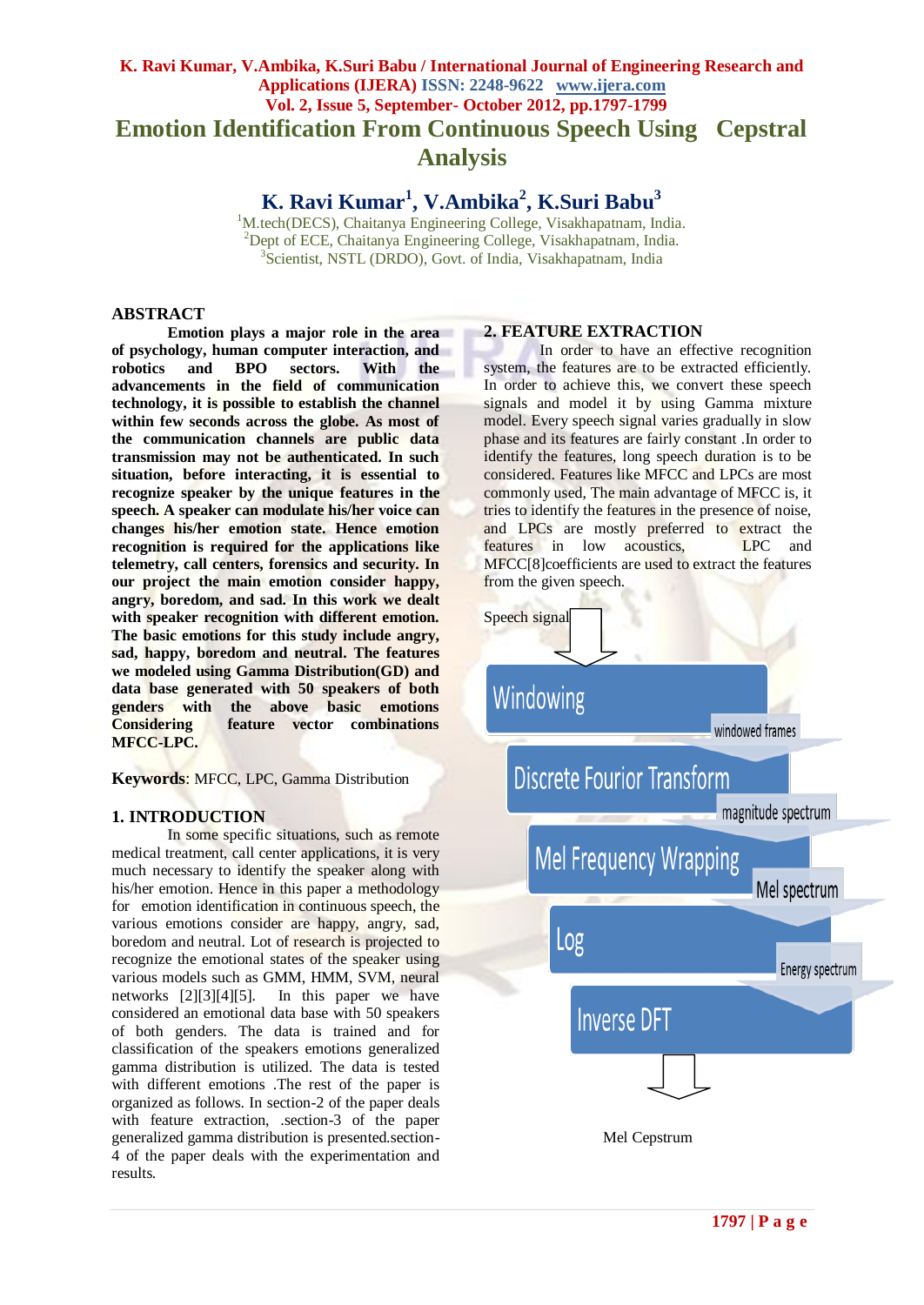### **K. Ravi Kumar, V.Ambika, K.Suri Babu / International Journal of Engineering Research and Applications (IJERA) ISSN: 2248-9622 www.ijera.com Vol. 2, Issue 5, September- October 2012, pp.1797-1799**

## **3. GENERALIZED GAMMA MIXTURE MODEL**

Today most of the research in speech processing is carried out by using Gaussian mixture model, but the main disadvantage with GMM is that it relies exclusively on the the approximation and low in convergence, and also if GMM is used the speech and the noise coefficients differ in magnitude [9]. To have a more accurate feature extraction maximum posterior estimation models are to be considered [10].Hence in this paper generalized gamma distribution is utilized for classifying the speech signal. Generalized gamma distribution represents the sum of n-exponential distributed random variables both the shape and scale parameters have non-negative integer values [11]. Generalized gamma distribution is defined in terms of scale and shape parameters [12]. The generalized gamma mixture is given by

$$
f(x, k, c, a, b) = \frac{c(x-a)^{ck-1}e^{-\left(\frac{x-a}{b}\right)^c}}{b^{ck} \Gamma(k)}
$$
 (1)

Where k and c are the shape parameters, a is the location parameter, b is the scale parameter and gamma is the complete gamma function [13]. The shape and scale parameters of the generalized gamma distribution help to classify the speech signal and identify the speaker accurately.

# **4. OUR APPROACH OF SPEAKER EMOTION RECOGNITION**

For identifying emotion in a continuous speech, our method considers MFCC-LPC as feature vector. Emotions of speaker identified using various sets of recorded. Unknown emotion recognition of speaker considering continuous speech. Every speech consists of the basic emotions: Angry, happy, Boredom, neutral, sad to identify emotional state of speaker, we should train the speaker's speech properly i.e. selection of feature vector is crucial in emotion identification. Recorded a continuous speech with unknown emotion .Known emotions are used for training. The steps to be followed for identification of emotion in continuous speech effectively are given under

#### Step1:

Obtain the training set by recording the speech voices in a .wav form

Step2:

Identify the feature vector of these speech signals by application of transformation based compound feature vector MFCC-LPC. Step3:

Generate the probability density function (PDF) of the generalized gamma distribution for all the trained data set. Step4:

Cluster the recorded speech of unknown emotion for testing using fuzzy c-means clustering technique and perform step2 to step 3. Step5:

Find the range of speech of test signal in the trained set. Step6:

Evaluation metrics such as Acceptance Rate (AR), False Acceptance Rate (FAR), Missed Detection Rate(MDR) are calculated to find the accuracy of speaker recognition.

## **5. EXPERIMENTATION**

In general, the Emotion signal will always be of finite range and therefore, it needs to truncate the infinite range. Hence it is always advantage to consider the truncations of GMM into finite range; also it is clearly observed that the pitch signals along the right side are more appropriate. Hence, in this paper we have considered Generalized Gamma Distribution with acted sequences of 5 different emotions, namely happy, sad, angry, boredom, neutral. In order to test the data 50 samples are considered and a database of audio voice is generated in .wav format. The emotion speech data base is considered with different emotions such as happy, angry, sad, boredom and neutral. The data base is generated from the voice samples of both the genders .50 samples have been recorded using text dependent data; we have considered only a short sentence. The data is trained by extracting the voice features MFCC and LPC. The data is recorded with sampling rate of 16 kHz. The signals were divided into 256 frames with an overlap of 128 frames and the MFCC and LPC for each frame is computed .In order to classify the emotions and to appropriately identify the speaker generalized gamma distribution is considered .The experimentation has been conducted on the database, by considering 10 emotions per training and 5 emotions for testing .we have repeated the experimentation and above 90% over all recognition rate is achieved. The experimentation is conducted by changing deferent emotions and testing the data with a speaker's voice .In all the cases the recognition rate is above 90%.

# **6. CONCLUSIONS:**

In this paper a novel frame work for emotion identification in continuous speech with MFCC and LPC together as feature vectors. This work is very much useful in applications such as speaker identification associated with emotional coefficients .It is used in practical situations such as call centers and telemedicine. In this paper generalized gamma distribution is considered for classification and over all recognition rate of above 90% is achieved.